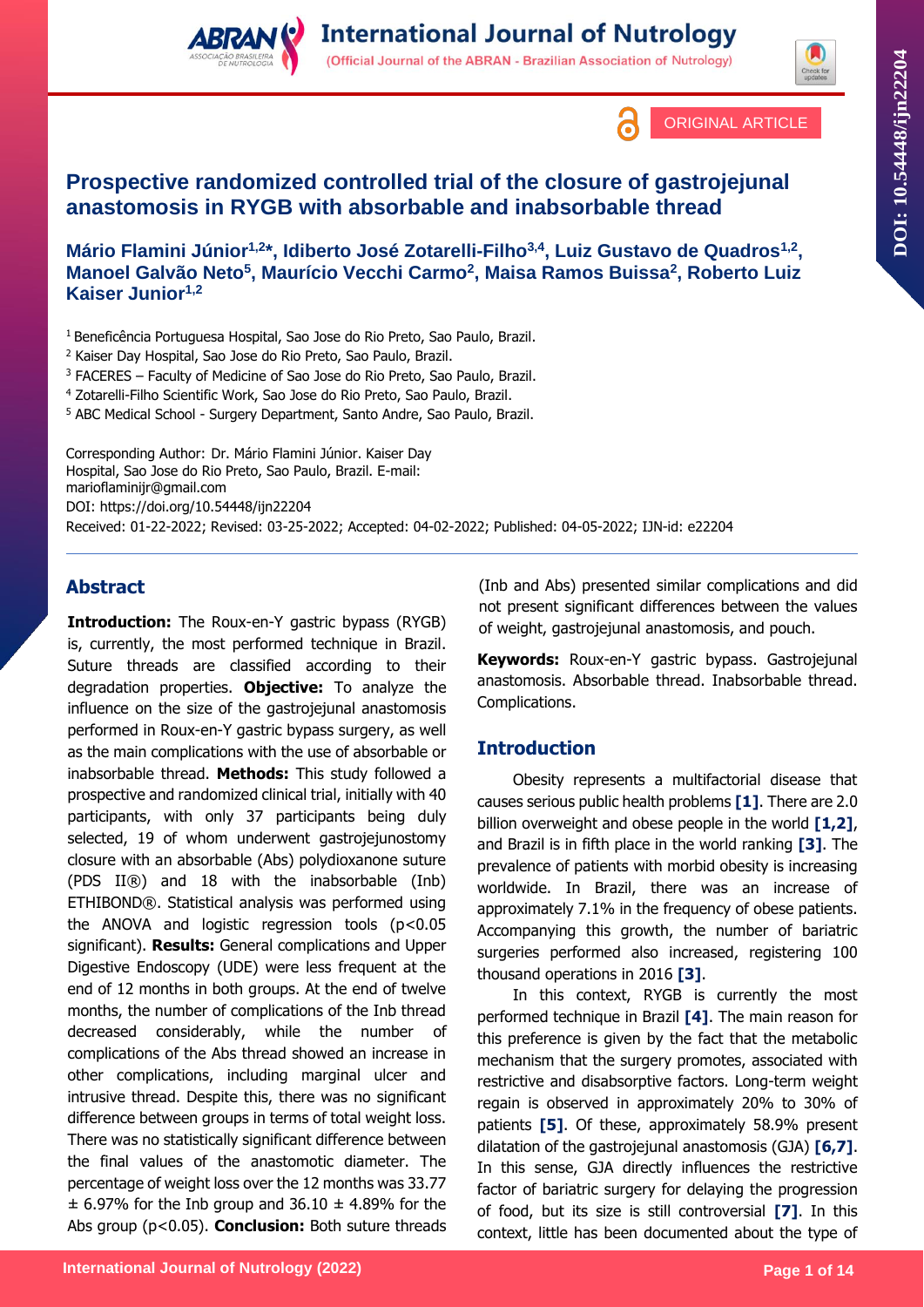thread used to close this anastomosis, to the increase in postoperative diameter **[8-10]**.

In this scenario, suturing is a technique that has been used for at least 4,000 years, has evolved in terms of the materials chosen. Organic materials are destroyed by proteolysis, in contrast to synthetics that undergo hydrolysis and which are therefore associated with less inflammatory reactions. Currently, most natural materials have been replaced by synthetic materials although silk, despite being a natural material, is still widely used **[11]**.

In this respect, configuration, handling, tension strength, and tissue reaction are inherent properties of sutures. The configuration refers to the number of layers that make up a thread, which can be formed by monofilaments that are associated with less infectious risk and less tissue trauma, or multifilaments with greater tensile strength, more flexible, easier to handle and the coated ones are more suitable for intestinal procedures **[12]**.

Sutures are classified according to their degradation properties. Sutures that undergo rapid tissue degradation, losing their traction strength within 60 days, are considered absorbable sutures. Sutures that generally maintain their tensile strength for longer than 60 days are non-absorbable **[13]**. Thus, absorbable sutures can be used to hold the wound edges in approach temporarily, until they have healed enough to withstand tissue stress. These sutures are prepared from either mammalian collagen or synthetic polymers. Some are absorbed quickly, while others are chemically treated to increase the absorption time. They can also be impregnated or coated with agents that improve their handling and have an FDA-approved coloring to increase fabric visibility **[14]**.

Also, absorbable natural sutures are digested by body enzymes that can degrade the suture thread. Absorbable synthetic sutures are hydrolyzed, causing the polymer to break. Hydrolysis results in a lower degree of tissue reaction after implantation during the first phase of the absorption process, yet the tensile strength decreases gradually, almost linearly. This occurs during the first few weeks after implantation **[15]**.

The second phase follows with considerable overlap, characterized by loss of suture mass. Both steps exhibit leukocyte cell responses that serve to remove cellular debris and tissue suture material. A suture can lose tensile strength quickly and still be absorbed slowly, or it can maintain adequate tensile strength through wound healing, followed by rapid absorption. In any case, the yarn is eventually completely dissolved. Although they offer many advantages, absorbable

sutures also have certain inherent limitations **[14,15]**.

In that sense, if a patient has a fever, infection, or protein deficiency, the suture absorption process can accelerate, causing a very rapid decline in traction force. Also, if the sutures become wet or damp during handling, before being implanted in the tissue, the absorption process can begin prematurely **[13]**. Regarding non-absorbable sutures, they are not degraded by enzymes or hydrolyzed in the tissue body. They are made from a variety of non-biodegradable materials and are encapsulated or blocked by the body's fibroblasts. Non-absorbable sutures usually remain in the same location within the tissues and are composed of single or multiple filaments **[15]**.

As an example of absorbable thread, the suture thread made of polyester (p-dioxanone, PDS II®) is a monofilament that presents softness, flexibility, and durability for up to 6 weeks. It causes only a slight tissue reaction **[16]**. This material is suitable for many types of soft tissue approach, including cardiovascular, pediatric, orthopedic, gynecological, ophthalmic, plastic, digestive, and colonic surgery. Approximately 70% of the traction force remains for 2 weeks postimplantation, 50% in 4 weeks, and 25% in 6 weeks. Absorption is minimal until about 3 months after surgery and ends in 6 months. However, the safety and efficacy of PDS II® in microsurgery, neural and cardiovascular tissue has not been established. PDS II® sutures are available transparent or dyed violet to improve visibility **[16]**.

The sutures performed by the ETHIBOND EXCEL® polyester thread are uniformly coated with polybutylene, being a biologically inert, non-absorbable compound that adheres to the braided polyester fiber cord. The coating facilitates the passage of the braided filaments through the fabric and provides excellent flexibility, handling qualities, and smooth tying with each toss of the knot. Sutures cause minimal tissue reaction and retain their strength in vivo for long periods. ETHIBOND EXCEL® sutures are used mainly in cardiovascular surgery, for anastomosis and placement of prosthetic materials **[16]**.

Therefore, the present study aimed, through a prospective and randomized study, to analyze the influence on the size of gastrojejunal anastomosis performed in Roux-en-Y gastric bypass surgery, as well as the main complications with the use of absorbable sutures. or non-absorbable, correlating the possible increase in the anastomotic diameter with the weight regain and analyze whether the complications are related to the weight regain and increase in the anastomotic diameter.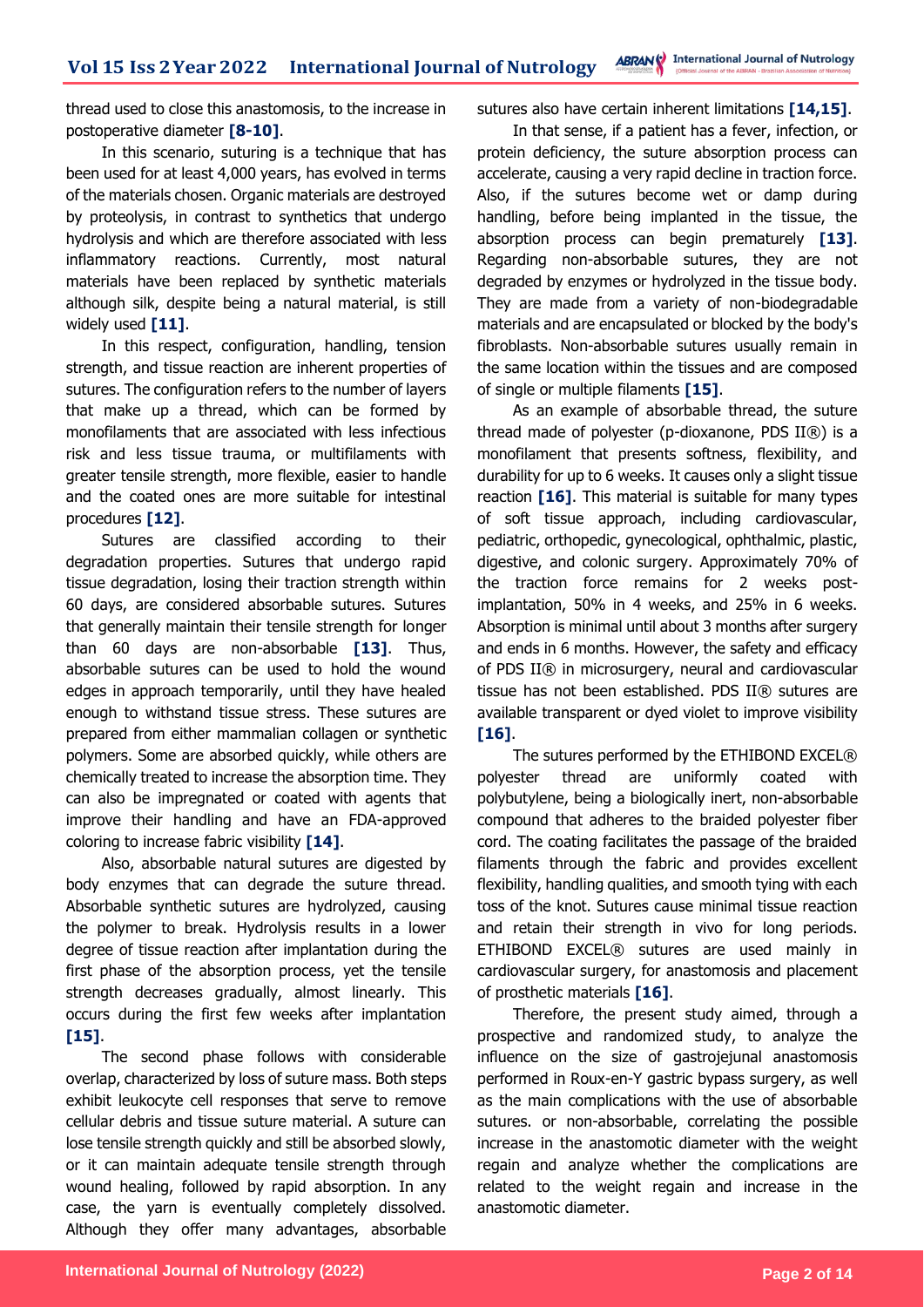**ABRANC** International Journal of Nutrology **Vol 15 Iss 2Year 2022 International Journal of Nutrology**

### **Methods**

#### **Study design and sample size**

This study is a prospective and randomized clinical trial with 40 participants who were duly selected based on the inclusion and exclusion criteria, with 19 being randomized to the procedure with the closure of gastrojejunostomy with absorbable polydioxanone suture (PDS II®) and 18 with suture non-absorbable Polyester ETHIBOND® (ETHICON, INC., PO BOX 151, SOMERVILLE, NJ 08876-0151) **[15]**, with a total of 37 participants. Three participants were excluded for other reasons. The rules of the CONSORT Platform (The clinical research, available at http://www.consortstatement.org/) were followed.

#### **Eligibility**

#### **Inclusion criteria**

A patient who underwent Roux-en-Y gastric bypass surgery, according to the CFM bariatric surgery indication criteria, according to resolutions 2,131/2015 and 2,172/2017 **[17,18]**. Operations performed at the Hospital from 03/05/2018 until completing 60 cases for later selection.

#### **Exclusion Criteria**

Patients who had an adverse reaction to anesthesia during surgery, requiring interruption of the surgical procedure, a gastric pouch made with more than less than 3 staples, leakage of Methylene Blue during the intraoperative test, and there is a need to reinforce the closure of the gastrojejunostomy, either with absorbable or non-absorbable thread, regardless of the reason.

#### **Randomization**

37 identical and sealed envelopes were made, 19 of which were for the PDS II® group and 18 were for the ETHIBOND® group. All envelopes were deposited in a box stored at the Hospital's Surgical Center. During anesthetic induction, a drawing was carried out by the surgical team and then the material described in the drawn envelope was used. After that, the data were collected and the envelope was discarded.

#### **Groups Absorbable Thread Group (Abs)**

Formed by 19 participants who underwent gastrojejunostomy closure with absorbable Polydioxanone thread (PDS II®).

#### **Inabsorbable Thread Group (Inb)**

Formed by 18 participants who underwent gastrojejunostomy closure with non-absorbable polyester ETHIBOND® thread.

#### **Location and Procedures**

The surgeries were performed at the Hospital. Postoperative follow-up and upper gastrointestinal endoscopy exams were performed at the Hospital Dia. Data were prospectively collected during routine followup visits in the pre-and postoperative period, during hospitalization, and during surgery. The outpatient postoperative follow-up and upper gastrointestinal endoscopy exam were performed in the periods of one, six, and twelve months after the operation. At each consultation, the data were recorded in an electronic spreadsheet, or a paper protocol and then delivered to a professional responsible for inserting them in the spreadsheet. The evaluation of the diameter of the gastrojejunal anastomosis and, also, of the gastric pouch, was performed via upper digestive endoscopy by a professional experienced in bariatric endoscopy, using the method published by de Quadros, et al. (2017, BMC Res Notes) **[19]**.

#### **Outcomes Primary Outcome**

It was to identify the influence of the type of absorbable and non-absorbable thread on the size of the gastrojejunostomy up to one year after surgery.

#### **Secondary outcome**

It was expected to establish a correlation of complications with gastrojejunal anastomosis and gastric pouch and for weight loss or regain.

#### **Ethical Aspects**

The present research project was submitted to the Ethics and Research Committee being approved under number 2.551.515. After that, the patients' medical records were analyzed in strict compliance with this study protocol. The data were kept confidential by the ethical principles contained in resolution 466/12 of the National Health Council. Patients provided a free and informed consent form, with the possibility of giving up the registration at any time, free of charge for followup.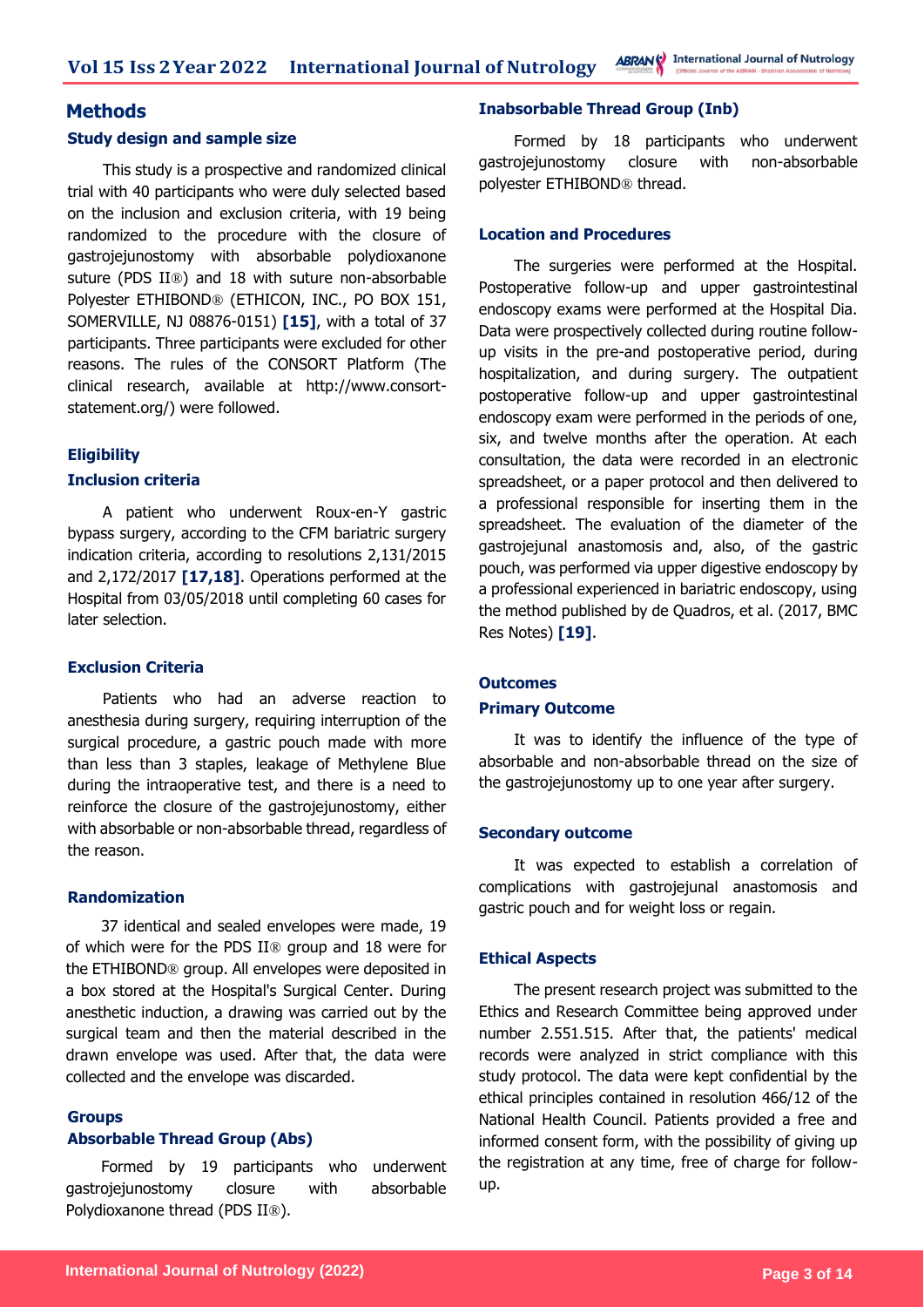#### **Procedures and Interventions**

Before surgery, anthropometric data were collected from each patient and compared after 1 year of surgery. Upper Digestive Endoscopy was performed to measure the size of the anastomosis using the method of de Quadros, et al. (2017, BMC Res Notes) **[19]**, which is performed in 3 stages, in the postoperative returns of 1 month, 6 months, and 12 months.

Data were collected at each return, and then correlated and defined whether or not there was an influence on the type of yarn used, also observing the appearance of any complications and other determinants that influence weight loss or regain.

#### **Statistical Analysis**

The data were collected using a table previously built-in Excel, containing the dates of collection, the variables that were collected, and the number of the medical record. The variables were presented in the form of a percentage, average, and standard deviation. Depending on the Gaussian distribution (Normality test), the comparisons of the variables were performed using the Person Test and One-Way ANOVA Test (Tukey) between the variables of the present study, considering  $p < 0.05$  with statistical significance, in the 95% CI. Logistic regression analysis was also carried out to analyze the association of the diameter of the gastrojejunal anastomosis with complications, considering p <0.05 with significant statistical influence, in the 95% CI. Statistical analysis was performed using the Minitab 18® program (version 18, Minitab, LLC, State College, Pennsylvania, USA) **[20]**.

### **Results**

Clinical data from a total of 37 participants (18 Inb and 19 Abs) showed that there was a prevalence of females, with  $n = 29$  (78.38%), non-hypertensive patients, with  $n = 25 (67.57%)$ , of non-diabetic, with n  $= 32$  (86.49%), non-hypothyroidism, with  $n = 37$ (100%), general non-complications (1 month), with  $n =$ 33 (89.19%), non-complications UDE (1 month), with n = 29 (78.38%), with no general complications (6 months), with  $n = 17$  (68.00%), with 12 lost cases. Regarding Upper Digestive Endoscopy (UDE) complications (6 months), there were 9 cases lost and the number of complications was  $n = 14$  (50.00%). General complications (12 months) were absent in  $n =$ 18 (85.71%), with 10 cases lost, and UDE complications (12 months) were absent in  $n = 12$  (63.16%), with 16

cases lost.

The clinical data between the groups were homogeneous, showing that there was a prevalence of females in both groups, as well as a higher prevalence of non-hypertensive, non-diabetic, non-hypothyroidism, non-general complications (1 month), noncomplications UDE (1 month), and general noncomplications (6 months). Regarding UDE complications (6 months), there was a higher prevalence of complications in the Inb group with 10 cases (62.50%). Finally, general complications and UDE (12 months) showed a higher prevalence of non-complications in both groups.

Besides, it was observed that the number of general complications with the use of both suture threads (Inb and Abs) was equal in the first month after the operation. In the sixth month, the Inb thread had a higher number of complications than the Abs thread. In twelve months, the number of complications of the Inb thread decreased considerably, as well as the number of complications of the Abs thread. However, it is noteworthy that the number number of participants lost for analysis with the Abs thread was considerably large to the Inb thread.

Also, it was observed that the number of UDE complications with the use of the Inb thread was higher in the first postoperative month than in the Abs thread. In the sixth month, the Inb thread also had a higher number of complications regarding the Abs thread, with emphasis on the increase of marginal ulcer, intruder thread, and esophagitis B in the Inb group and increase of marginal ulcer in the Abs group. In twelve months, the number of complications of the Inb thread decreased considerably.

The number of complications of the Abs thread showed an increase in other complications, including marginal ulcer and intrusive thread. However, it is noteworthy that the number of participants lost for analysis of both Inb and Abs threads over 12 months was significant. In the Abs group, in the sixth month, he had a greater loss of participants than the Inb group for the analysis of complications.

**Table 1** gathered the general data on weight (kg), BMI (kg/m2), GJA (mm), Pouch (cm) and percentage of weight loss before, 1 month, 6 months and 12 months postoperatively. According to this Table, the mean value of total weight before surgery was  $119.41 \pm 19.52$  kg (minimum =  $91.80$  and maximum =  $174.00$ ), after 1 month it was  $106.71 \pm 17$ , 59 kg (minimum = 79.95 and maximum = 149.00), after 6 months it was 87.15  $\pm$ 15.46 kg (minimum =  $64.00$  and maximum = 120.00) and after 12 months it was 77, 78  $\pm$  13.80 kg (minimum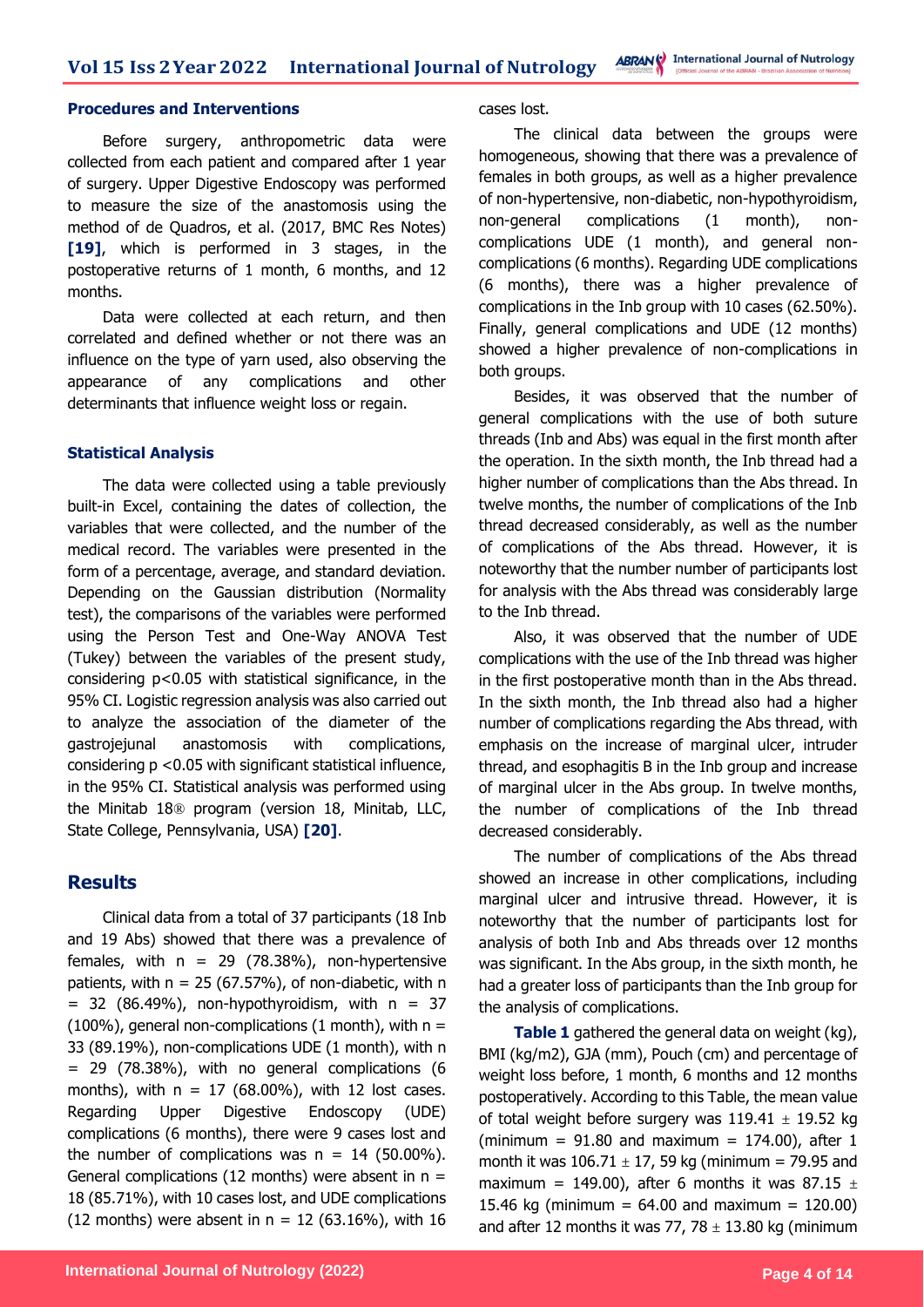#### $= 60.00$  and maximum  $= 102.00$ ).

Also, Table 1 also shows that the average of the GJA group values was  $9.514 \pm 1.742$  mm (minimum = 3,000 and maximum = 14,000) in 1 month, 15,655  $\pm$ 3,921 mm (minimum = 10,000 and maximum = 25,000) in 6 months and  $15.667 \pm 3.838$  mm (minimum = 10,000 and maximum =  $28,000$ ) in 12 months. The percentage of weight loss over the 12 months was 34.69  $\pm$  6.22% (minimum = 18.64 and maximum = 47.58).

**Table 1.** General data on weight (kg), BMI (kg/m2), GJA (mm), Pouch (cm), and percentage of weight loss before, 1 month, 6 months, and 12 months postoperatively.

| <b>Variables</b>               | Total (N) | $N^*$<br>(Lost) | Mean   | StDev  | Min    | Max    |
|--------------------------------|-----------|-----------------|--------|--------|--------|--------|
| <b>WEIGHT_Before</b>           | 37        | 0               | 119.41 | 19.52  | 91.80  | 174.00 |
| <b>BMI</b> Before              | 37        | $\Omega$        | 43.099 | 5.377  | 35.342 | 56.090 |
| <b>WEIGHT 1 Month</b>          | 37        | 0               | 106.71 | 17.59  | 79.95  | 149.00 |
| <b>BMI_1 Month</b>             | 37        | 0               | 38.508 | 4.880  | 32.180 | 51.145 |
| <b>WEIGHT LOSS (%)_1 Month</b> | 37        | 0               | 10.638 | 2.232  | 5.085  | 14.602 |
| GJA (mm)_1 Month               | 37        | 0               | 9.514  | 1.742  | 3.000  | 14.000 |
| POUCH (cm)_1 Month             | 37        | 0               | 4.6351 | 0.5851 | 3.0000 | 6.0000 |
| <b>WEIGHT_6</b> months         | 31        | 6               | 87.15  | 15.46  | 64.00  | 120.00 |
| <b>BMI</b> 6 meses             | 32        | 5               | 30.52  | 6.97   | 0.00   | 43.82  |
| <b>WEIGHT LOSS_6 months</b>    | 32        | 5               | 29.78  | 14.61  | 0.00   | 100.00 |
| GJA (mm) 6 months              | 37        | 8               | 15.655 | 3.921  | 10.000 | 25,000 |
| POUCH (cm) 6 months            | 37        | 8               | 4.621  | 0.728  | 3.000  | 6.000  |
| <b>WEIGHT_12 months</b>        | 25        | 12              | 77.78  | 13.80  | 60.00  | 102.00 |
| <b>BMI</b> 12 meses            | 29        | 8               | 28.424 | 3.934  | 22.862 | 37.578 |
| <b>WEIGHT LOSS</b> 12 months   | 29        | 8               | 34.69  | 6.22   | 18.64  | 47.58  |
| GJA (mm) 12 months             | 22        | 15              | 15.667 | 3.838  | 10.000 | 28,000 |
| POUCH (cm)_12 months           | 22        | 15              | 4.619  | 0.740  | 3.000  | 6.000  |

**Figure 1** shows the weight loss curves (kg), in the moments before, 1 month, 6 months, and 12 months postoperatively to the use of the Inb and Abs threads. The average value of weight loss over 12 months for the Inb and Abs groups respectively was  $79.84 \pm 14.41$  kg (minimum =  $60.00$  and maximum =  $98.00$ ), with a percentage of total weight loss of - 33.78%, and 74.90  $\pm$  13.06 kg (minimum = 65.00 and maximum = 102.00), with a percentage of total weight loss of - 36.10%.

**Figure 1.** The curve of average values and percentage of weight loss (kg) over 12 months with the use of **Inb and Abs threads**.

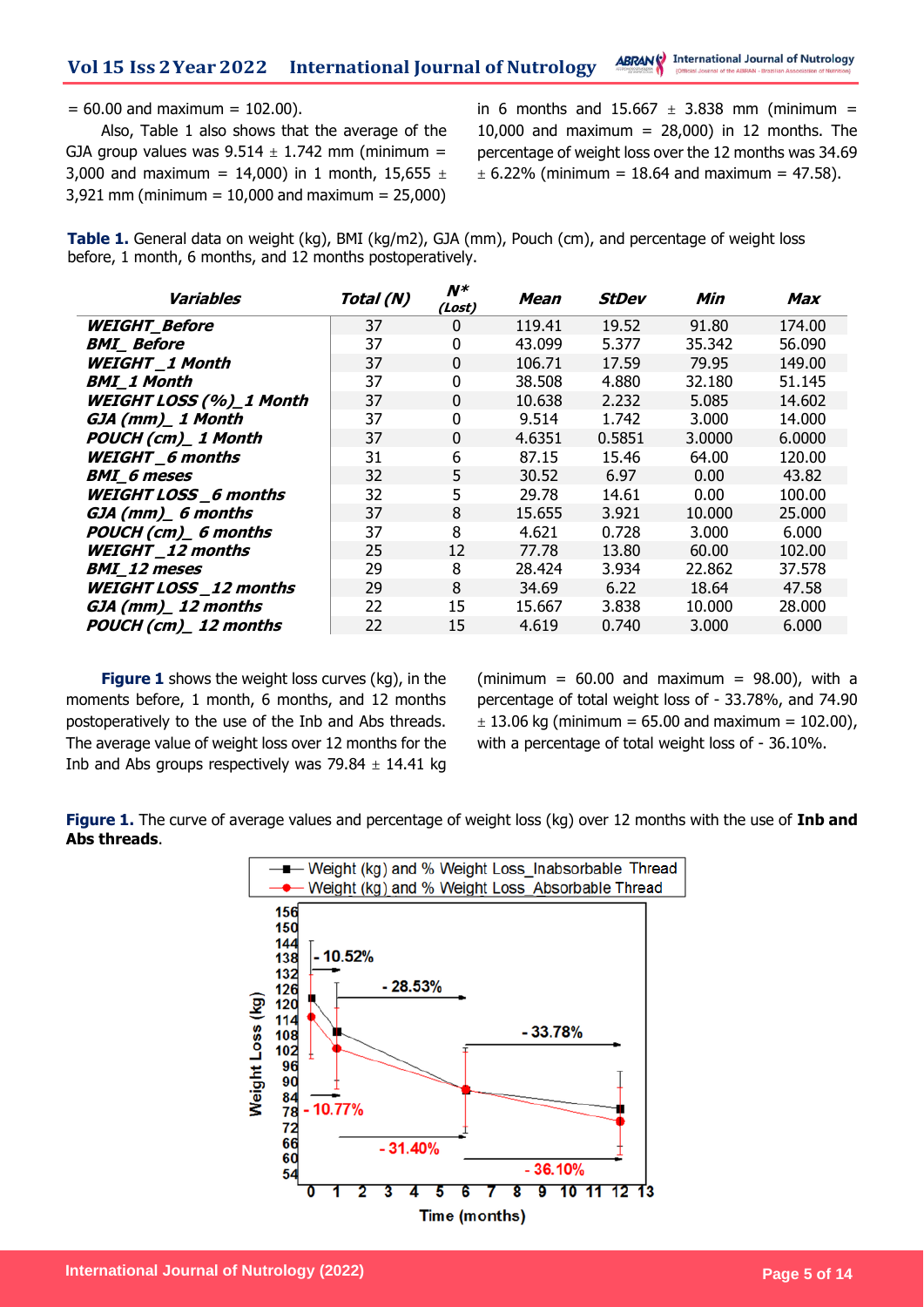**Figure 2** shows that the average of the GJA values of the Inb and Abs groups over 12 months was  $14.455 \pm 3.012$  mm (minimum = 10,000 and maximum  $= 18,000$ ), respectively, with an increase percentage of + 67.03% up to 6 months and decay of - 4.60% from 6

months to 12 months, and  $17,000 \pm 4,350$  mm (minimum =  $14,000$  and maximum =  $28,000$ ), with an increase of  $+66.67\%$  up to 6 months and a further increase of + 3.03% from 6 months to 12 months.

**Figure 2.** The curve of mean values and percentage of increase in the diameter of the gastrojejunal anastomosis (mm) over 12 months using the Inb and Abs threads.



To the Inb group, the BMI values (kg/m2) in the periods before, 1, 6 and 12 months were, respectively, 44.68 (4.97), 39.98 (4.50), 31.70 (4.53), and 29.08 (3.68). The pouch values (cm) in the periods before, 1, 6 and 12 months were 4.50 (0.60), 4.55 (0.70) and 4.45 (0.69), respectively. To the Abs group, the BMI values (kg/m2) in the periods before, 1, 6 and 12 months were, respectively, 41.43 (5.41), 36.96 (4.91), 28, 99 (9.20), and 27.41 (4.31). The pouch values (cm) in the periods before, 1, 6 and 12 months were 4.78 (0.55), 4.73 (0.79) and 4.8 (0.79), respectively.

**Figure 3** below shows the trend of increasing GJA in both groups Inb and Abs. In group Inb, it was observed that from 1 month to 6 months there was a considerable increase in the diameter of GJA, from 9.056 mm to 14.88 mm. However, from 6 months to 12 months GJA slightly decreased the diameter to 14.45 mm. In the Abs Group, it was observed that from 1 month to 6 months there was a considerable increase in the diameter of GJA, from 9,056 mm to 16.45 mm, and from 6 months to 12 months, it was from 16.45 mm to 17.00 mm. By the same Figure, between 6 and 12 months, it was deduced that the probability in the Inb group of maintaining the anastomotic diameter until the

measurement of 15.00 mm was around 55% and to the Abs group it was around 33%.

Besides, **Figure 4** represents Tukey's statistical analysis to the Inb group, showing that there was a statistically significant difference between the mean GJA diameters at 1 and 6 months and 1 and 12 months, as the measurement range of both comparisons did not cross the dashed line at zero  $(0.0)$ , with  $p < 0.05$ . The comparison between the mean values of the anastomotic diameter between 6 and 12 months showed no statistically significant difference, since the measurement range crossed the dashed line at zero  $(0.0)$ , with  $p > 0.05$ .

Also, **Figure 5** represents Tukey's statistical analysis of the Abs group, showing that there was a statistically significant difference between the mean GJA diameters at 1 and 6 months and 1 and 12 months, as the measurement range of both comparisons was not crossed the dashed line at zero (0.0), with p <0.05. The comparison between the mean values of the anastomotic diameter between 6 and 12 months showed no statistical difference, since the measurement range crossed the dashed line at zero (0.0), with p> 0.05.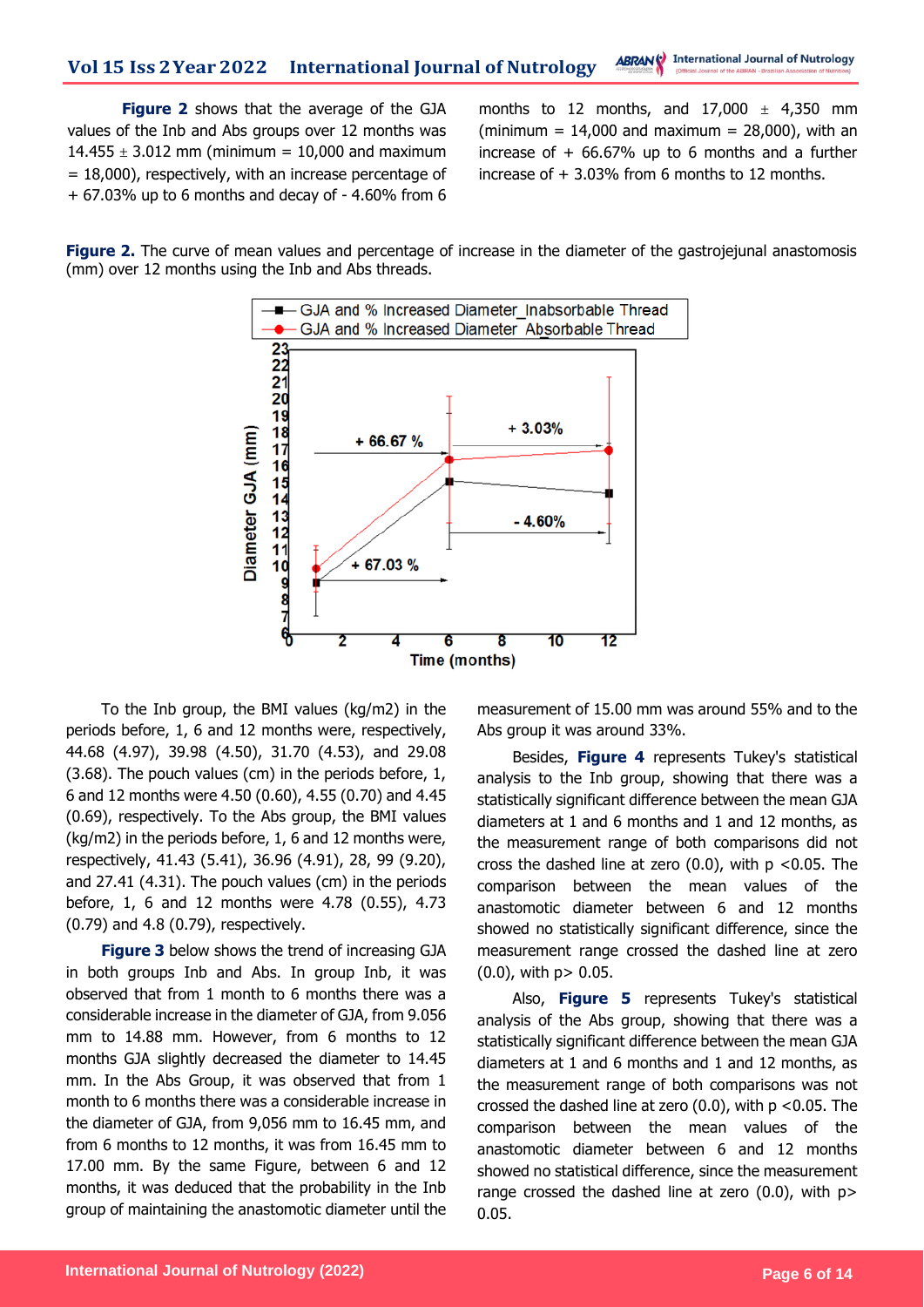**Figure 3.** Graph showing the tendency to increase gastrojejunal anastomosis over 12 months to the Inb and Abs groups.



**Figure 4.** Tukey analysis showing the comparison between the mean and confidence intervals of the GJA of the Inb group, 95% CI.



**Figure 5.** Tukey analysis showing the comparison between the means and confidence intervals of the GJA of the Abs group, 95% CI.

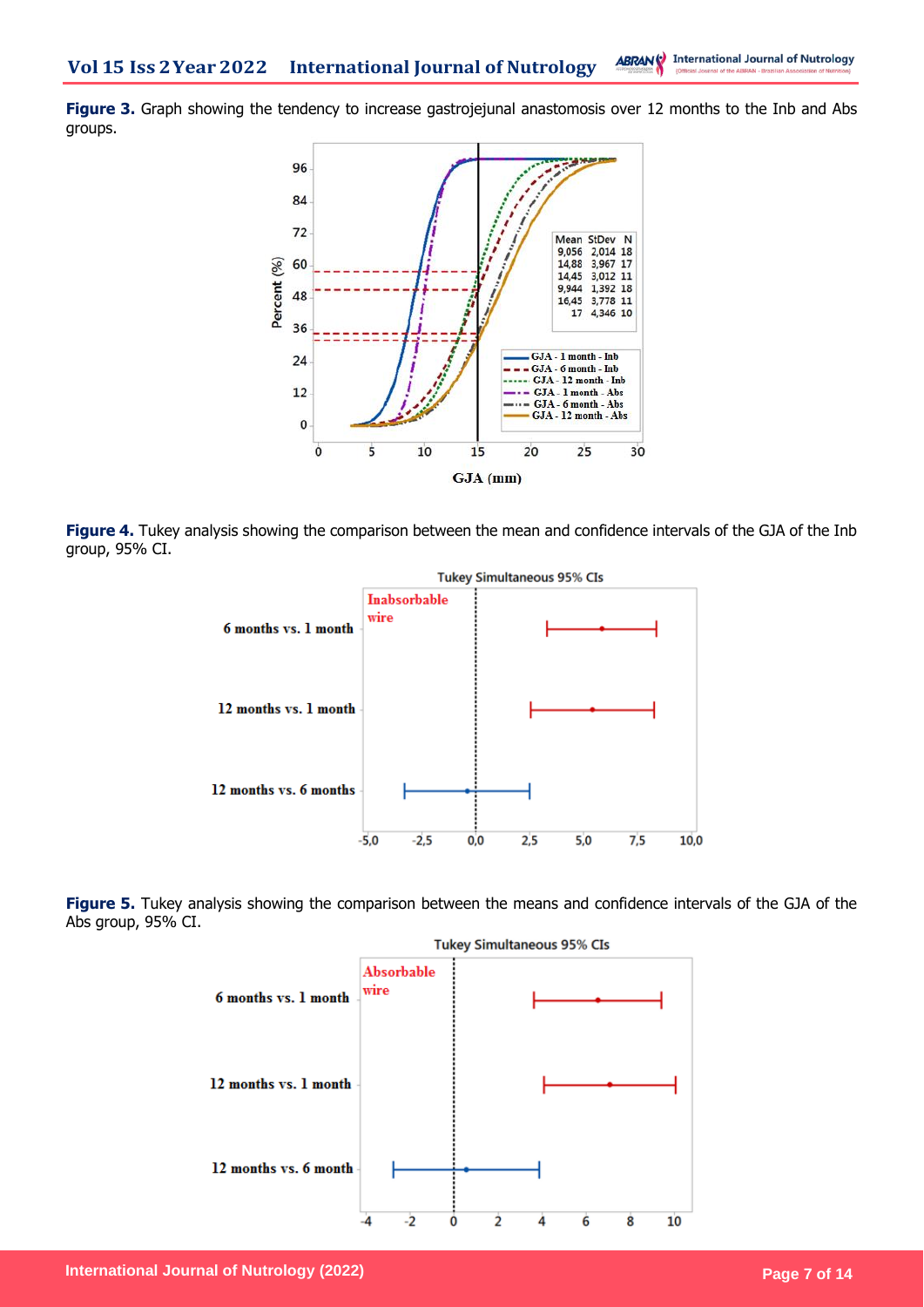**Tables 2** and **3** showed that there was no statistically significant difference in the comparison between the Inb and Abs groups to the mean values of the anastomotic diameter and weight in the paired times of 1, 6, and 12 months between each group, with  $p > 0$ , 05.

**Tables 4** and **5** show the statistical correlations between the variables "weight", "GJA", "pouch" with the variables "general complications", and "UDE complications" at 1, 6, and 12 months after the operation. These Tables were presented because they were the only ones that showed results of statistical significance, representing as an example the other statistical correlations. In Table 4, there was statistical significance only between the variable "GJA" and "UDE complications" in the Inb group at 1 month, with  $p =$ 0.003 <0.05. In Table 5, there was statistical significance only between the variable "weight" and "complications UDE" in the Abs group at 6 months, with  $p = 0.003$  <0.05. In the other analysis, no statistical significance was observed, with p > 0.05. Also, no significant statistical correlations were found between the size of the pouch and the complications, weight, and GJA variables, with p > 0.05 for all analysis.

**Table 2.** Tukey's test for the differences in the means of the intergroup GJA (Inb vs. Abs), with p> 0.05 without statistically significant difference, with a 95% CI.

| <b>Difference of Levels</b> | <b>Difference</b><br>of Means | SE of<br><b>Difference</b> | 95% CI*           | <b>T-Value</b> | <b>Adjusted</b><br>p-value |
|-----------------------------|-------------------------------|----------------------------|-------------------|----------------|----------------------------|
| $GJA$ (mm) $1$ months       | 0.889                         | 0.577                      | $(-0.284; 2.062)$ | 1.54           | 0.133                      |
| GJA (mm) 6 months           | 1.57                          | 1.51                       | $(-1.53; 4.67)$   | 1.04           | 0.307                      |
| GJA (mm)_12 months          | 2.55                          | 1.62                       | $(-0.84; 5.93)$   | 1.57           | 0.132                      |

\*Individual confidence level = 95,00%

**Table 3.** Tukey's test for the differences in the means of the intergroup GJA (**Inb** vs. **Abs**), with p> 0.05 without statistically significant difference, with a 95% CI.

| <b>Difference of Levels</b> | <b>Difference</b><br>of Means | SE of<br><b>Difference</b> | 95% CI           | <b>T-Value</b> | <b>Adjusted</b><br><b>P-Value</b> |
|-----------------------------|-------------------------------|----------------------------|------------------|----------------|-----------------------------------|
| <b>WEIGHT</b> before        | $-4.59$                       | 5.85                       | $(-16.47; 7.30)$ | $-0.78$        | 0.438                             |
| <b>WEIGHT</b> 1 months      | $-4.60$                       | 5.46                       | $(-15.69; 6.49)$ | $-0.84$        | 0.405                             |
| WEIGHT 6 months             | 2.09                          | 5.49                       | $(-9.15; 13.34)$ | 0.38           | 0.706                             |
| <b>WEIGHT</b> 12 months     | $-4.94$                       | 5.75                       | $(-16.85; 6.98)$ | $-0.86$        | 0.400                             |

\*Individual confidence level = 95,00%

**Table 4.** Statistical correlations between the variables "weight", "GJA", "pouch" with the variables "general complications" and "UDE complications" at 1 month after surgery, with p <0.05 with a statistical difference for Pearson, with 95% CI.

| CORRELATIONS <sup>*</sup><br>(Month 1) |                              |                          | <b>WEIGHT</b> | <b>GJA</b> |
|----------------------------------------|------------------------------|--------------------------|---------------|------------|
| <b>Group Inb</b>                       | <b>GENERAL COMPLICATIONS</b> | <b>UDE COMPLICATIONS</b> | <b>Inb</b>    | (mm)       |
| <b>WEIGHT_Inb</b>                      | 0.082                        | 0.095                    |               |            |
|                                        | 0.747                        | 0.708                    |               |            |
| $GJA(mm)$ Inb                          | 0.281                        | 0.651                    | $-0.034$      |            |
|                                        | 0.259                        | 0.003                    | 0.895         |            |
| POUCH (cm)_Inb                         | $-0.017$                     | 0.076                    | 0.129         | $-0.288$   |
|                                        | 0.948                        | 0.764                    | 0.609         | 0.246      |

\*Cell Contents: Pearson correlation P-Value

**CORRELATIONS\***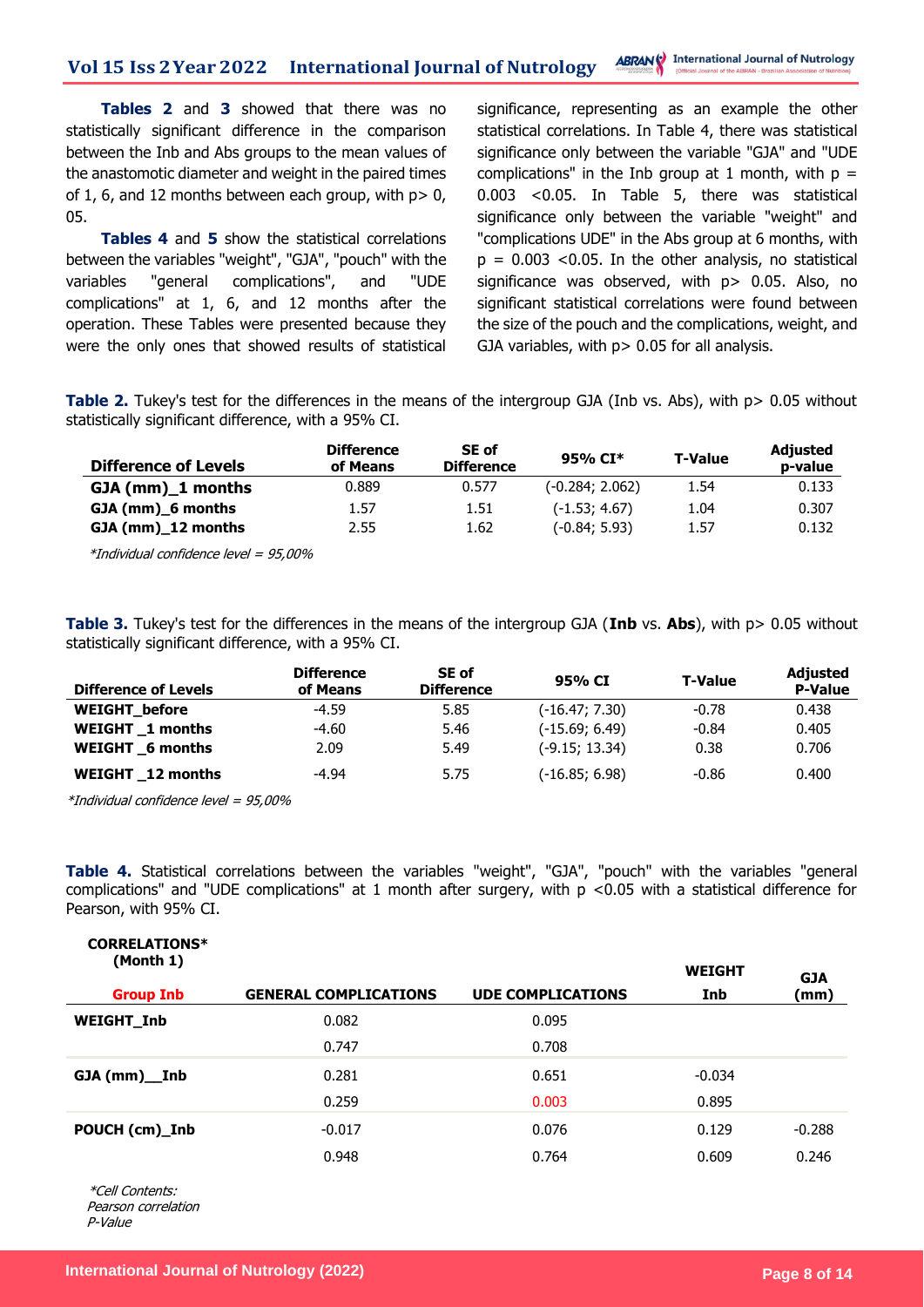**Table 5.** Statistical correlations between the variables "weight", "GJA", "pouch" with the variables "general complications" and "UDE complications" in the 6-month postoperative period, with p <0.05 with a statistical difference for the Pearson, with 95% CI.

#### **CORRELATIONS\* (Month 6)**

|                        |                              |                          | Abs           |          |
|------------------------|------------------------------|--------------------------|---------------|----------|
| <b>Group Abs</b>       | <b>GENERAL COMPLICATIONS</b> | <b>UDE COMPLICATIONS</b> | <b>WEIGHT</b> | GJA (mm) |
| <b>WEIGHT Abs</b>      | 0.478                        | $-0.836$                 |               |          |
|                        | 0.162                        | 0.003                    |               |          |
| GJA (mm)_Abs           | $-0.131$                     | 0.077                    | $-0.347$      |          |
|                        | 0.737                        | 0.821                    | 0.326         |          |
| POUCH (cm)_Abs         | 0.109                        | 0.322                    | $-0.347$      | 0.383    |
| <i>*Cell Contents:</i> | 0.780                        | 0.335                    | 0.326         | 0.246    |

 Pearson correlation P-Value

**Figure 6** described, through logistic regression analysis, the predictive behavior of the possible increase in GJA in association with the events of complications to the result obtained in Table 4, as an example, as there was statistical significance between the variable "GJA"

and " complications UDE "in the Inb group at 1 month, with  $p = 0.003$  <0.05. The results of this regression analysis showed that as complications decrease, there is a tendency to increase the diameter of the GJA.

**Figure 6.** Logistic regression analysis the predictive behavior of the possible increase in GJA in association with the events of complications, with p <0.05 with a statistical difference for Pearson's Test, with 95% CI.



### **Discussion**

According to the results of the present study in relation to the use of non-absorbable and absorbable threads, the clinical data of the Inabsorbable (Inb) and Absorbable (Abs) groups showed that there was a prevalence of females in both groups, as well as a higher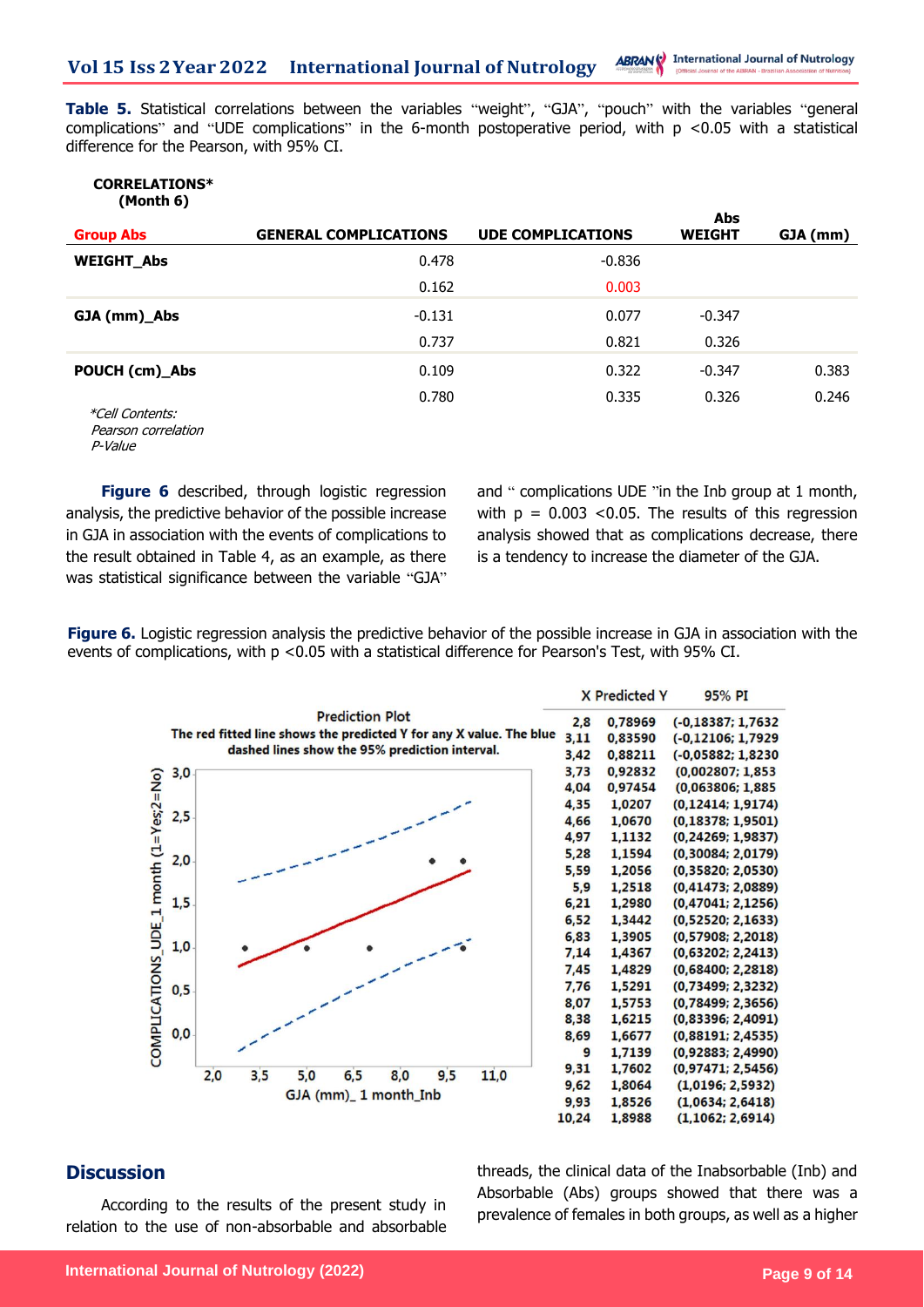prevalence in both groups. the groups of participants without clinical problems such as hypertension, diabetics, hypothyroidism, as well as the absence of general complications (1 month), Upper Digestive Endoscopy (UDE) complications (1 month), and general complications (6 months). Regarding UDE complications (6 months), there was a higher prevalence of complications in the Inb group with 10 cases (62.50%). General complications and UDE (12 months) were less frequent at the end of 12 months in both groups.

It was also observed that the number of complications with the use of the Inb thread was higher in the first and sixth postoperative month to the Abs thread, with emphasis on the increase of marginal ulcer, intrusive thread, and esophagitis B in the Inb group and increase in marginal ulcer in the Abs group. However, at the end of twelve months, the number of complications of the Inb thread decreased considerably, while the number of complications of the Abs thread showed an increase in other complications, including marginal ulcer and intrusive thread.

Also, according to this Table 4, the average weight value over 12 months for the Inb and Abs groups was 79.84  $\pm$  14.41 kg and 74.90  $\pm$  13.06 kg, respectively, with no thus significant difference between groups in terms of total weight loss.

Still, Tables 4 and 5 showed that the mean of the GJA values of the Inb and Abs groups over 12 months was  $14.455 \pm 3.012$  mm and  $17,000 \pm 4.350$  mm, respectively, however, despite this difference between the means (2,55 mm at the end of 12 months), there was no statistically significant difference between the final values of the anastomotic diameter. Still, the percentage of weight loss over the 12 months was 33.77  $\pm$  6.97% for the Inb group and 36.10  $\pm$  4.89% for the Abs group, also not implying a significant difference.

Besides, however, according to Figure 3, between 6 and 12 months, it was deduced that the probability of the Inb group to maintain the anastomotic diameter up to the measurement of 15.00 mm was around 55% and to the Abs group was around 33%. Table 4 showed that there was statistical significance only between the variable "GJA" and "UDE complications" in the Inb group at 1 month, with  $p = 0.003$  <0.05, suggesting that as complications decrease, there may be a tendency to increase the diameter GJA due to the greater food consumption by the participants. In the same analysis, in Table 5 there was statistical significance only between the variable "weight" and "complications UDE" in the Abs group at 6 months, with  $p = 0.003$  <0.05, thus pointing to a possible relationship between reduction of complications with an increase of weight. However, these findings need to be better confirmed in later studies with a larger number of participants.

From the results of the complications found in this study, it is explained that the tissue reaction occurs whenever foreign materials are implanted in the organism **[11,12]**. The tissue reacts with an inflammatory process for two to seven days, depending on the material used, and can be complicated by infection, allergy, or trauma. The ideal suture can be used in any intervention, it is malleable and flexible to facilitate its handling, allows secure knots, arouses little tissue reaction, has uniform characteristics and predictable behavior, and is easily and absorbed once unnecessary. It is essential to adapt the properties of the suture to the local needs of the wound **[13-15]**.

In this context, a study showed the feasibility of a method with less use of mechanical sutures. 63 patients were operated on in 2 university hospitals, 12 men and 51 women (81%), with an average age of 33.5 years and an average BMI of 43. The average operative time was 5.5 hours. Early complications were fistula in the esophageal-gastric angle (1.6%), stenosis (1.6%) and fistula in the gastrojejunal anastomosis (1.6%), and torsion of the intestinal anastomosis (1.6%). The stenosis was treated by endoscopic dilation and the other complications through 3 re-operations (2 laparoscopic and 1 laparotomy). The length of hospital stay ranged from 2 to 20 days, with an average of 4 days, with no death **[25]**.

Another study reported the technical aspects of surgical systematization and results of simplified laparoscopic gastric bypass. A total of 12,000 patients (72% women) were included, with a mean age of 43 years (14-76) and a mean BMI of 44.5 (35-90 kg / m2). The average total operative time was 72 minutes (36- 270) and the average hospital stay was 36 hours. With the use of non-absorbable suture (2-0 Ethibond®), a rate of stenosis requiring endoscopic dilation of almost 4% was observed. To increase weight loss, over the next two years (2003 and 2004), gastroenterostomy continued to be performed with the same nonabsorbable sutures, but now calibrated with a 15 mm diameter. The result was an improvement in weight loss, but the rate of stenosis requires endoscopy and the dilation doubled, reaching 7.9%. In a third phase, gastroenterostomy started to be performed with absorbable suture (PDS 3-0) and calibrated to less than 15 mm. The rate of stenosis requiring dilation decreased to 0.8% and the results of weight loss were satisfactory. Currently, the stapler is closed with a 15-20 mm linear extension, with continuous seromuscular suture with absorbable sutures (3-0 Caprofyl®) and strengthening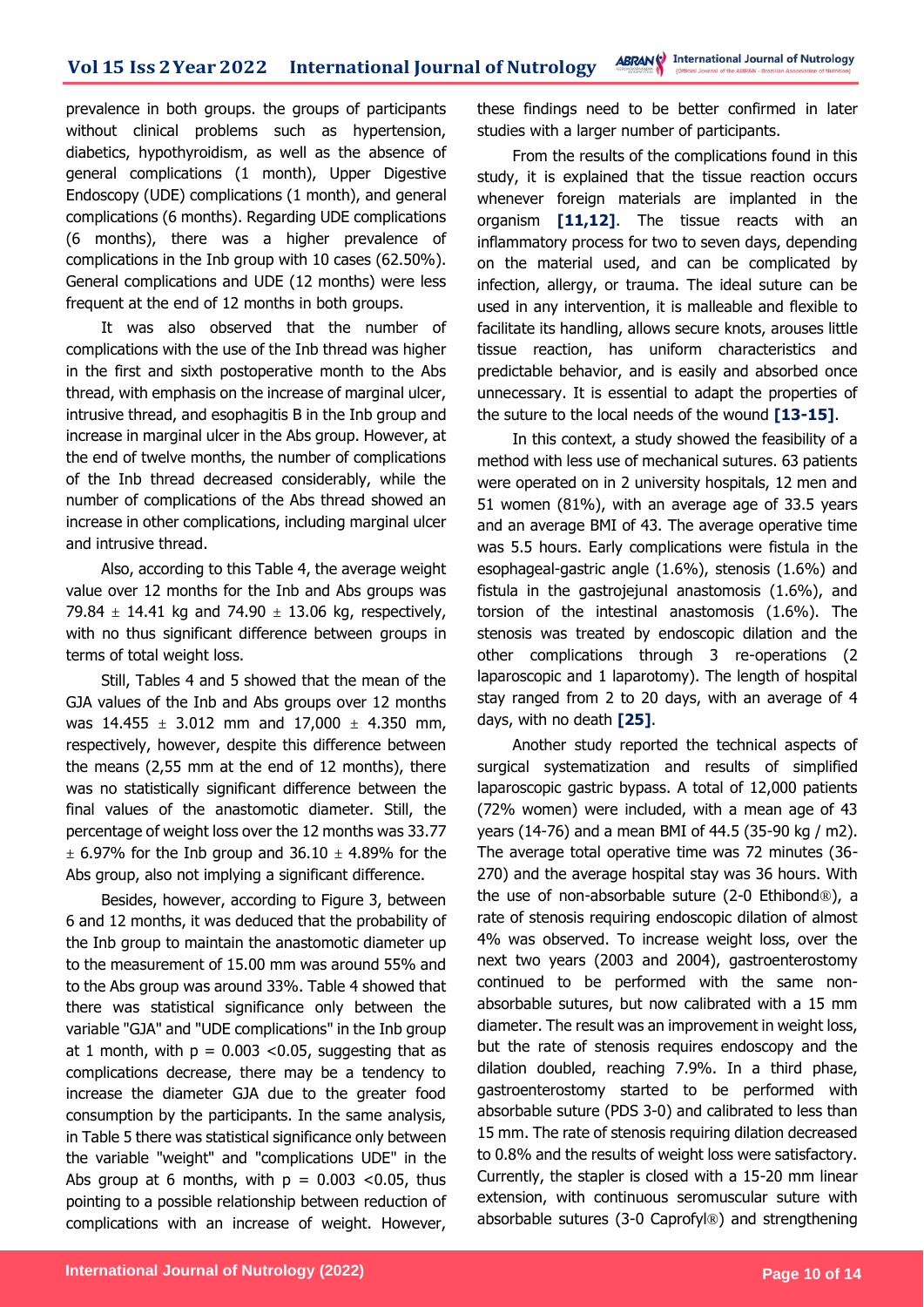the three angles with non-absorbable suture (2-0 Ethibond®), to decrease the tension in the anastomosis and collaborate with maintaining the gauge of the gastroenterostomy in the long term **[26]**.

In this sense, another study prospectively compared two methods of closing the alba line after restrictive gastric operations performed to treat morbid obesity. During 6 years, 229 patients were randomized to close the midline fascia using a PDS II ® suture placed continuously or Ethibond® suture. Two of the 109 patients who had closure with Ethibond® experienced acute midline fascia dehiscence versus no case of fascial dehiscence in the PDS II ® group. There were no wound infections in either group. There were 20 late incisional hernias (18%) in the Ethibond® group vs 11 late hernias (10%) in the PDS II  $\otimes$  group (p <ou  $= 0.04$ ). Also, the mean closing time in the Ethibond® group was 13.3 vs 9.1 minutes in the PDS II  $\otimes$  group (p <0.0001). Therefore, this study concluded that when PDS II  $\circledR$  is placed continuously, it provides a safer and more economical closure of the midline fascia in patients with morbid obesity than Ethibond® **[27]**.

Also, another study analyzed, after Roux-en-Y gastric bypass surgery, the occurrence of marginal ulcers through the use of non-absorbable sutures, given that the literature shows that the incidence of this complication is about 3 to 23% of patients. Marginal ulcers can occur secondary to the use of non-absorbable sutures to create gastrojejunostomy. The suture can cause a foreign body reaction that exposes it to the gastric lumen, irritating the mucosa. Surgical removal is mandatory when medical therapy does not resolve the problem. Since endoscopic removal would be less invasive than laparotomy, a technique for endoscopic suture removal was developed. Six (6) female patients who underwent laparoscopic RYGB had to remove the endoscopic stitches. These women had a mean age of 57 years, an average initial body mass index of 55 kg/m2, and had undergone laparoscopic RYGB on average 18 months before presentation. At 6 months of follow-up, all patients were symptom-free and had normal results on upper gastrointestinal endoscopy. The results showed that the removal of the endoscopic suture is a viable and effective means of treating epigastric pain and preventing marginal ulcers induced by the suture after RYGB **[28]**.

According to the reported literature, gastrojejunostomy strictures in 3-31% and ulcerate in 1-16% of cases. Thus, a retrospective study using absorbable and non-absorbable sutures from a database collected prospectively for 315 patients with primary Roux-en-Y gastric bypass. Statistically fewer

gastrojejunostomy complications were found in the absorbable suture group (4.7%) than in the nonabsorbable suture group (19.9%). Subgroup analysis showed that anastomotic strictures were less common in the absorbable suture group, but the difference was below statistical confirmation. The use of absorbable sutures resulted in statistically fewer marginal ulcers (2.3%) compared to the non-absorbable suture (13.4%) **[29]**.

Still, another retrospective study with 3,285 laparoscopic Roux-en-Y gastric bypass operations analyzed the incidence of marginal ulcers in the postoperative period with the use of non-absorbable versus absorbable sutures. The incidence of marginal ulceration after Roux-en-Y gastric bypass decreased significantly from 2.6% to 1.3% after the change from nonabsorbable to absorbable suture to the inner layer of the gastrojejunal anastomosis. The incidence of visible suture adjacent to the ulcer at endoscopy was also significantly reduced (64.3% vs 3.4%). When the results were corrected for the duration of the follow-up, the difference in the incidence of ulcers within 1 year of surgery remained significant between the two groups **[30]**. However, the present study found that the number of complications of the Abs thread showed an increase in other complications, including marginal ulcer and intrusive thread at the end of 12 months.

### **Limitations**

It is noteworthy to note that the number of participants lost for analysis with the Abs thread was considerably large to the Inb thread. Also, the number of participants lost for analysis of both Inb and Abs threads over 12 months was considerable. In the Abs group in the sixth month, there was a greater loss of participants than the Inb group for the analysis of complications. Still, the number of participants was small in each group analyzed.

### **Conclusion**

General and UDE complications were less frequent at the end of 12 months in both groups. At the end of twelve months, the number of complications of the Inb thread decreased considerably, while the number of complications of the Abs thread showed an increase in other complications, including marginal ulcer and intrusive thread. Despite this, there was no significant difference between groups in terms of total weight loss. There was no statistically significant difference between the final values of the anastomotic diameter, and there was no significant difference in the percentage of weight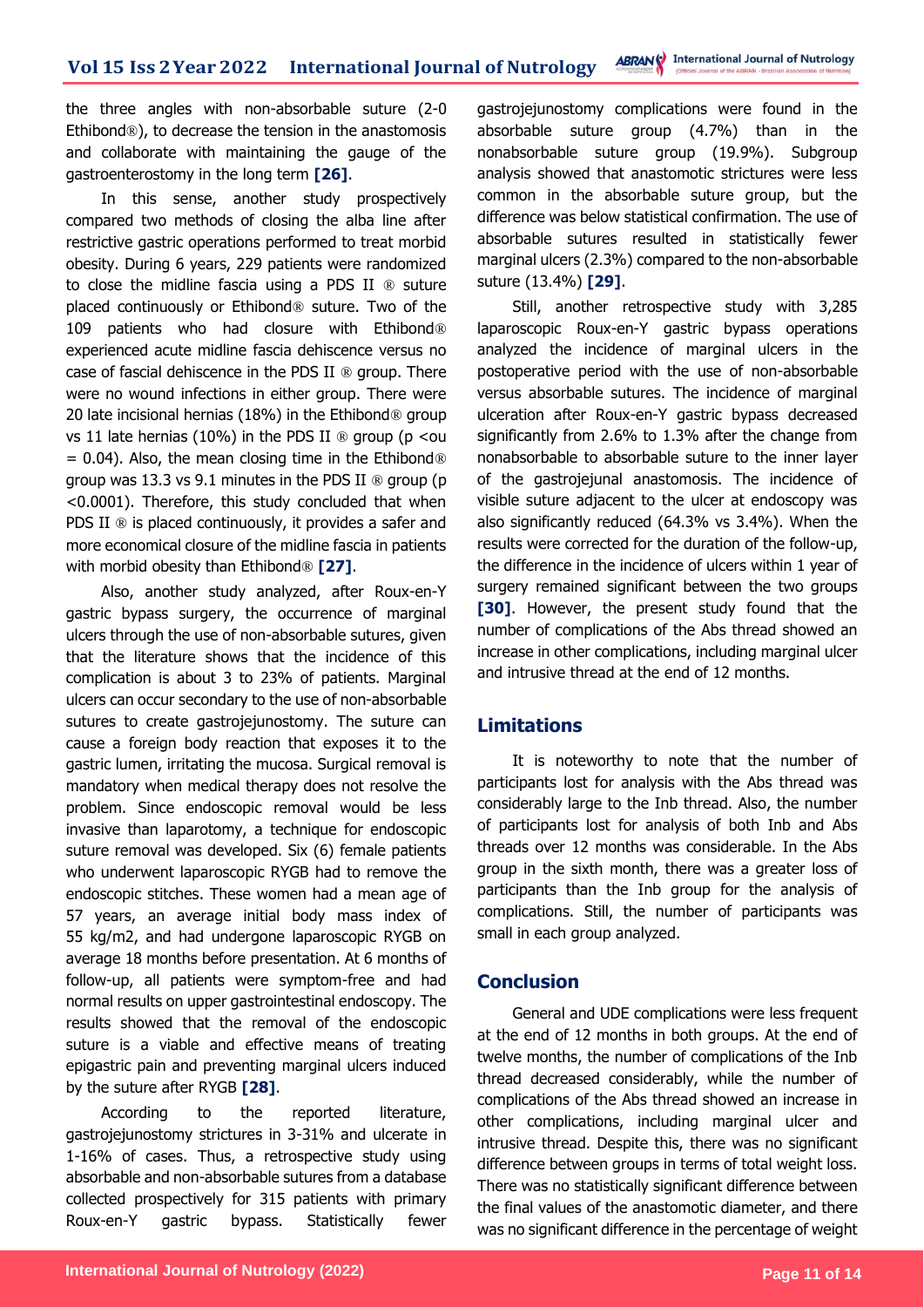loss at the end of 12 months. General and UDE complications were less frequent at the end of 12 months in both groups. At the end of twelve months, the number of complications of the Inb thread decreased considerably, while the number of complications of the Abs thread showed an increase in other complications, including marginal ulcer and intrusive thread. Despite this, there was no significant difference between groups in terms of total weight loss. There was no statistically significant difference between the final values of the anastomotic diameter, and there was no significant difference in the percentage of weight loss at the end of 12 months.

### **Acknowledgement**

Not applicable.

### **Ethics approval**

This study was analyzed and approved by the Research Ethics Committee (CEP) according to a substantiated opinion number 2.551.515, and obtaining the patient's consent through the Informed Consent Form (TCLE) according to CNS/CONEP Resolution 466/12.

### **Informed consent**

The participants signed the consent form.

### **Data sharing statement**

No additional data are available.

### **Conflict of interest**

The authors declare no conflict of interest.

### **Funding**

Not applicable.

### **Similarity check**

It was applied by Ithenticate@.

### **About the license**

© The author(s) 2022. The text of this article is open access and licensed under a Creative Commons Attribution 4.0 International License.

### **References**

- **1.** WHO-World Health Organization. Available in: https://www.who.int/topics/obesity/en/ - 62k. Accessed September 25, 2019.
- **2.** Hales CM, Carroll MD, Fryar CD, Ogden CL.

Prevalence of obesity among adults and youth: United States, 2015–2016. NCHS data brief, no 288. Hyattsville, MD: National Center for Health Statistics. 2017.

- **3.** IBGE- Instituto Brasileiro de Geografia e Estatística. Disponível em: < http://www.ibge.gov.br>. Acessado em julho de 2019.
- **4.** Sociedade Brasileira de Cirurgia Bariátrica e Metabólica, "Número de cirurgias bariátricas no Brasil cresce 7,5% em 2016," SBCBM, 24 Janeiro 2017. [Online]. Available: https://www.sbcbm.org.br/numero-decirurgias-bariatricas-no-brasil-cresce-75-em-2016/. [Acesso em 06 Dezembro 2017].
- **5.** Almby K, Edholm D. Anastomotic Strictures After Roux-en-Y Gastric Bypass: a Cohort Study from the Scandinavian Obesity Surgery Registry. Obes Surg. 2019 Jan; 29(1):172-177 [doi: 10.1007/s11695-018-3500-9].
- **6.** Docimo S Jr, Svestka M. Endoscopic Evaluation and Treatment of Postoperative Bariatric Surgery Complications. Surg Innov. 2017 Dec;24(6):616- 624. DOI: 10.1177/1553350617736651. Epub 2017 Oct 26.
- **7.** Abu Dayyeh BK, Lautz DB, Thompson CC. Gastrojejunal stoma diameter predicts weight regain after Roux-en-Y gastric bypass. Clin Gastroenterol Hepatol. 2011 Mar;9(3):228-33. doi: 10.1016/j.cgh.2010.11.004. Epub 2010 Nov 17. PMID: 21092760; PMCID: PMC3043151.
- **8.** Bures Claudia, Seika Philippa, Denecke Christian, Pratschke Johann, Zorron Ricardo. Routine use of v-lock® suture for bariatric anastomosis is safe: comparative results from consecutive case series. ABCD, arq. bras. cir. dig. [Internet]. 2019 [cited 2020 Aug 10] ;32(3):e1452. Available from: http://www.scielo.br/scielo.php?script=sci\_artte xt&pid=S01027202019000300401&lng=en. Epub Oct 21, 2019.
- **9.** Ministério da Saúde, "Vigitel Brazil 2016: Surveillance of Risk and Protective Factors for Chronic Diseases by Telephone Survey," MS/CGDI, Distrito Federal, 2016.

https://doi.org/10.1590/0102-

672020190001e1452.

**10.** Joo MK. Endoscopic Approach for Major Complications of Bariatric Surgery. Clin Endosc. 2017 Jan;50(1):31-41. doi: 10.5946/ce.2016.140. Epub 2016 Dec 23.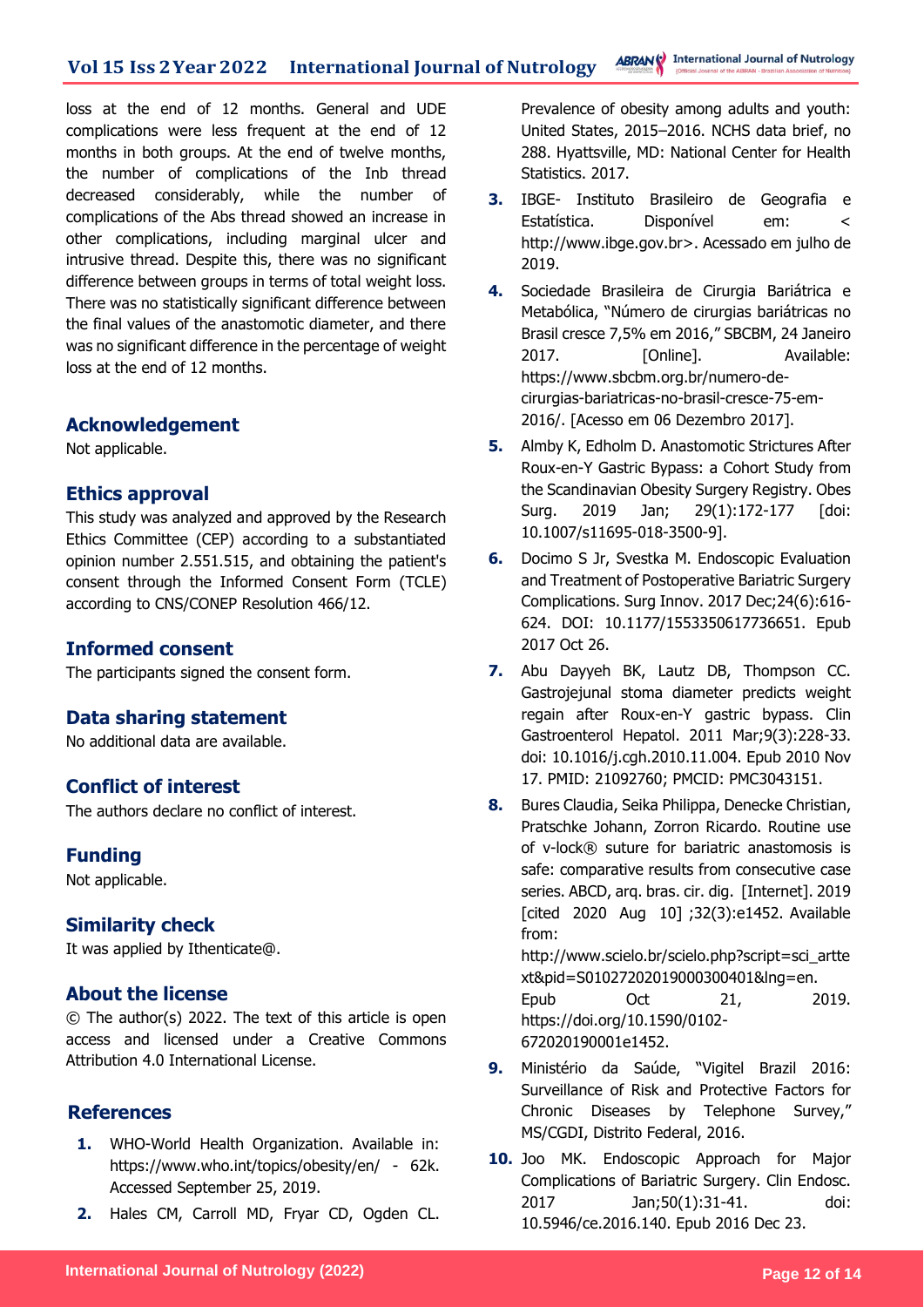**11.** Espinet Coll E, Nebreda Durán J, López-Nava Breviere G, et al. Efficacy and safety of transoral outlet reduction via endoscopic suturing in patients with weight regain after a surgical Rouxen-Y gastric bypass. Rev Esp Enferm Dig. 2018;110(9):551-556.

doi:10.17235/reed.2018.5419/2017.

- **12.** Jiang HP, Lin LL, Jiang X, Qiao HQ. Meta-analysis of hand-sewn versus mechanical gastrojejunal anastomosis during laparoscopic Roux-en-Y gastric bypass for morbid obesity. Int J Surg. 2016;32:150-157. doi:10.1016/j.ijsu.2016.04.024.
- **13.** Abellán I, López V, Lujan J, et al. Stapling Versus Hand Suture for Gastroenteric Anastomosis in Roux-en-Y Gastric Bypass: a Randomized Clinical Trial. Obes Surg. 2015;25(10):1796-1801. doi:10.1007/s11695-015-1638-2.
- **14.** Ruiz de Adana JC, Hernández Matías A, Hernández Bartolomé M, et al. Risk of gastrojejunal anastomotic stricture with multifilament and monofilament sutures after hand-sewn laparoscopic gastric bypass: a prospective cohort study. Obes Surg. 2009;19(9):1274-1277. doi:10.1007/s11695- 009-9897-4.
- **15.** Stavropoulos SN, Modayil R, Friedel D. Current applications of endoscopic suturing. World J Gastrointest Endosc. 2015;7(8):777-789. doi:10.4253/wjge.v7.i8.777.
- **16.** Dunn DL. Wound Closure Manual. Ethicon, inc. Johnson & Johnson Company PRISCO R. Acta Urológica Instrumental Laparoscópico, October 2002 October: 11-20.
- **17.** Conselho Federal de Medicina, Resolução CFM N°2.131/2015, Seção I ed., Diário Oficial da União, 2016, p. 66.
- **18.** Conselho Federal de Medicina, Resolução CFM N° 2.172/2017, Seção I ed., Diário Oficial da União, 2017, p. 205.
- **19.** Quadros LG, Galvão Neto MP, Campos JM, Kaiser Junior RL, Grecco E, Flamini Junior M, Santana MF, Zotarelli Filho IJ e Alexandre AATVA. Validation of a new method for the endoscopic measurement of post-bariatric gastric outlet using a standard guidthread: an observer agreement study," BMC Research Notes, p. 10:13, 2017.
- **20.** Minitab®, Quality. Analysis. Results and the Minitab logo are registered trademarks of Minitab, Inc., in the United States and other

countries. Additional trademarks of Minitab Inc. can be found at www.minitab.com. All other marks referenced remain the property of their respective owners.

- **21.** Toh et al, "The National Patient-Centered Clinical Research Network (PCORnet) Bariatric Study Cohort: Rationale, Methods, and Baseline Characteristics," JMIR Res Protoc, 2017.
- **22.** Quadros LG, Junior RLK, Neto MdPG., Campos JM., Santana MF e Ferraz AAB. Long-Term Postoperative Endoscopic Findings After Gastric Bypass Procedure: a co-occurrence analysis," Arq Gastroenterol, vol. 53, nº 4, p. 273:277, 2016.
- **23.** Hedberg HM, Trenk A, Kuchta K, Linn JG, Carbray J, Ujiki MB, "Endoscopic gastrojejunostomy revision is more effective than medical management alone to address weight regain after RYGB," Surgical Endoscopy, vol. 32, nº 3, pp. 1564-1571, 2018.
- **24.** Abdeen G, Roux, Mechanism Underlying the Weight Loss and Complications of Roux-en-Y Gastric Bypass. Review. Obes Surg, pp. 401-421, 2016.
- **25.** Josemberg CM, Paiva GE, Teixeira SL, Lobato ELF, Souza VC, Bandeira FA et al . Bypass gástrico laparoscópico com uso reduzido de suturas mecânicas. ABCD, arq. bras. cir. dig. [Internet]. 2008 June [cited 2020 Aug 05]; 21(2): 73-76. Available from: http://www.scielo.br/scielo.php?script=sci\_artte xt&pid=S0102-67202008000200007&lng=en. https://doi.org/10.1590/S0102- 67202008000200007.
- **26.** Ramos AC, Silva AC, Ramos MG, et al. Simplified gastric bypass: 13 years of experience and 12,000 patients operated. Arq Bras Cir Dig. 2014;27 Suppl 1(Suppl 1):2-8. doi:10.1590/s0102-6720201400s100002.
- **27.** Brolin RE. Prospective, randomized evaluation of midline fascial closure in gastric bariatric operations. Am J Surg. 1996;172(4):328-331. doi:10.1016/S0002-9610(96)00194-8.
- **28.** Frezza EE, Herbert H, Ford R, Wachtel MS. Endoscopic suture removal at gastrojejunal anastomosis after Roux-en-Y gastric bypass to prevent marginal ulceration. Surg Obes Relat Dis. 2007;3(6):619-622. doi:10.1016/j.soard.2007.08.019.
- **29.** Vasquez JC, Wayne Overby D, Farrell TM. Fewer gastrojejunostomy strictures and marginal ulcers